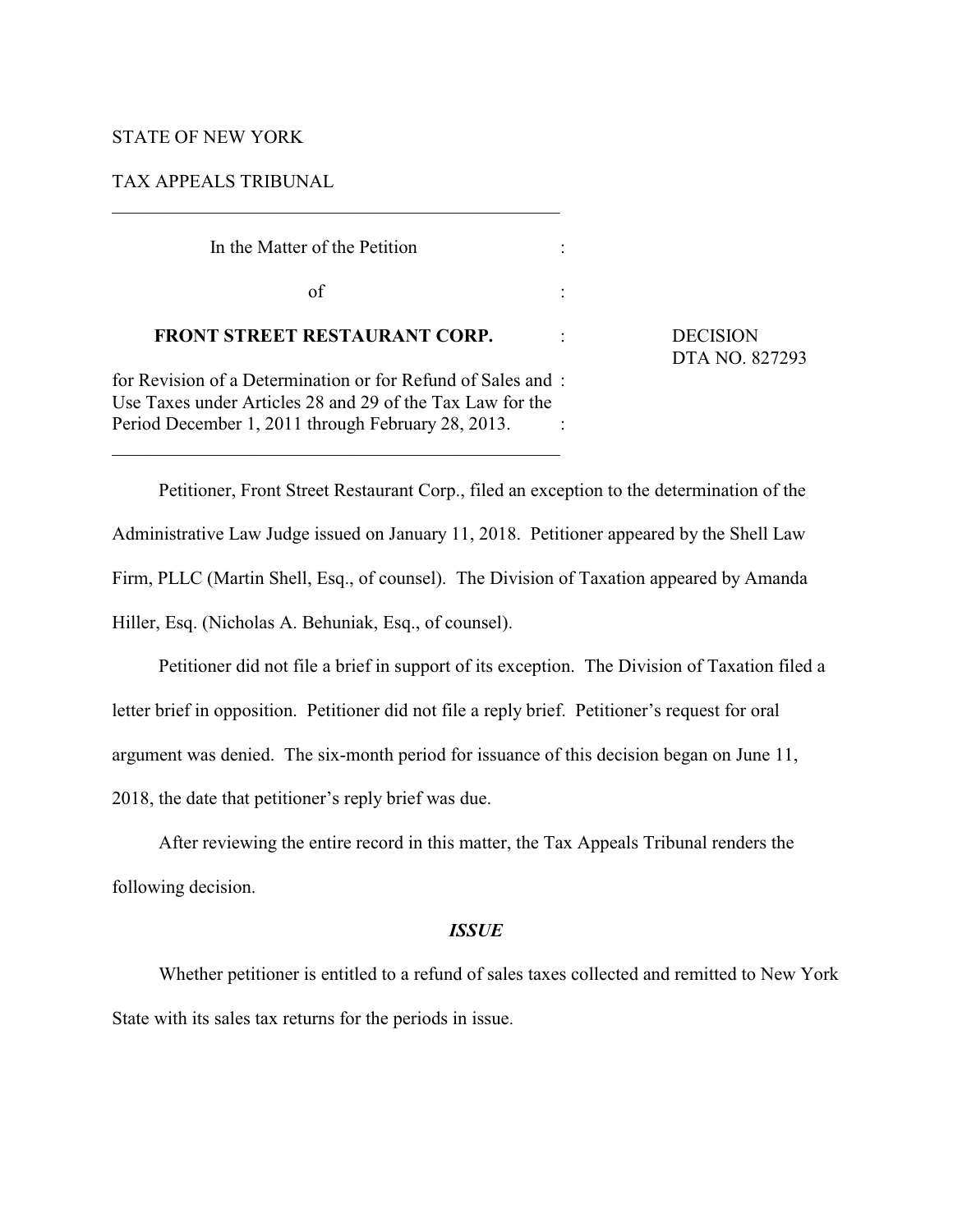## *FINDINGS OF FACT*

We find the facts as determined by the Administrative Law Judge. Those facts are set forth below.

1. Front Street Restaurant (Restaurant) operates at One Front Street in Brooklyn, New York. The restaurant was opened in 2004 by Marcelo Pevida.

2. Frank Ciolli owned and operated a restaurant named Grimaldi's Pizzeria during the periods in issue. Grimaldi's was originally operating at 19 Old Fulton Street in Brooklyn, New York.

3. In 2011, Mr. Ciolli and Mr. Pevida entered into a business relationship that created petitioner, Front Street Restaurant Corp., that was evidenced by three separate, written agreements. The first agreement is dated October 2011 (the day of the month was left blank).<sup>1</sup> Such agreement was between Mr. Ciolli and Mr. Pevida. Each was determined to be a shareholder in the operating agreement. Mr. Ciolli was a 40% shareholder and was named vice president/secretary and director. Mr. Pevida was a 60% shareholder and was named president and director.

4. In the second written agreement, the date noted is October 3, 2011, and it is between three parties: Mr. Ciolli, Mr. Pevida and Mr. Jia Ju Tao. The language in this agreement provided that Mr. Ciolli remained a 40% shareholder, while both Mr. Pevida and Mr. Tao were 30% shareholders. Both Mr. Ciolli and Mr. Pevida retained their titles as set forth in the first agreement. Mr. Tao was named treasurer.

<sup>&</sup>lt;sup>1</sup> As noted at the hearing (transcript, p. 28), exhibit 1 was missing the second page of the six-page agreement.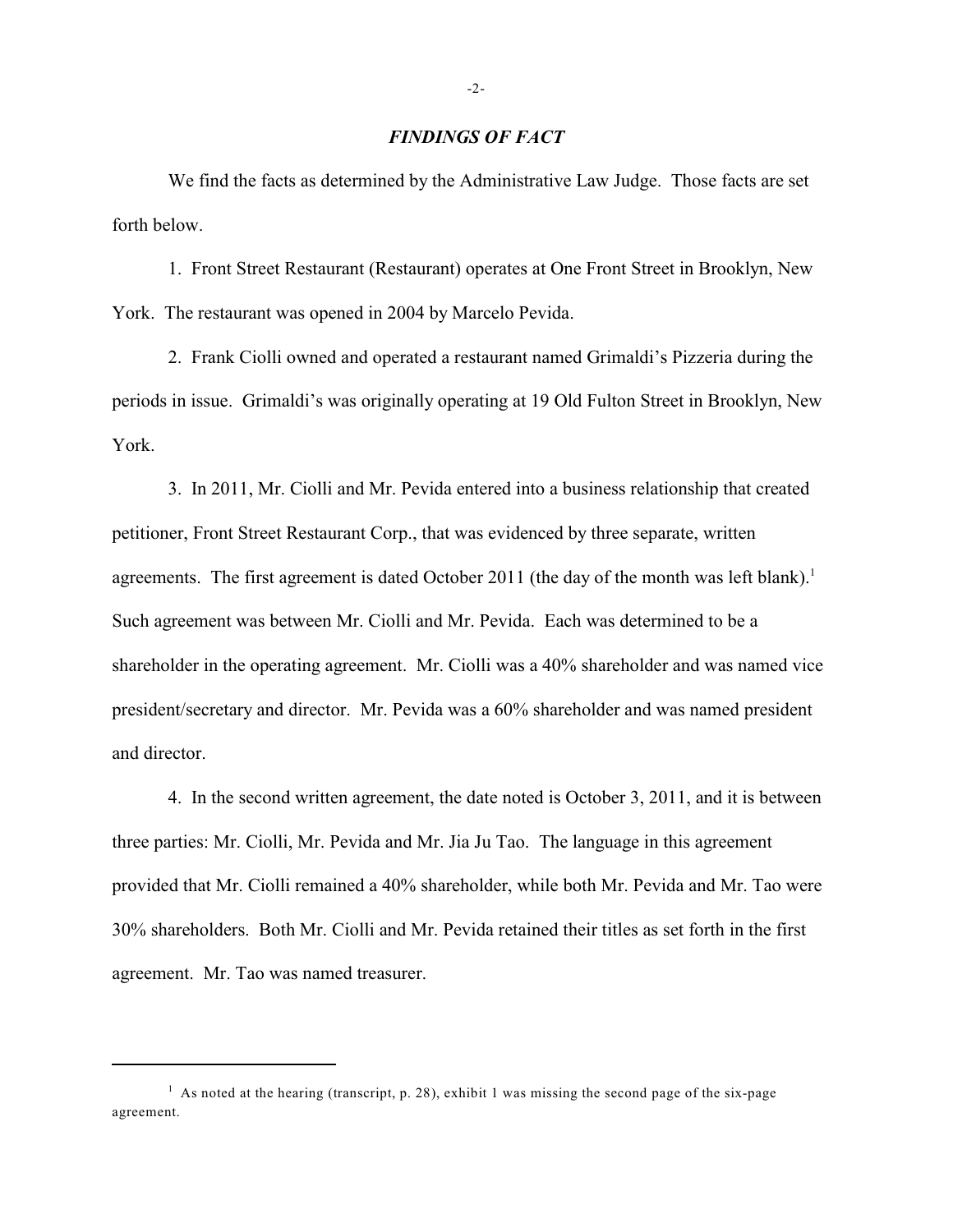5. The third written agreement was entered into by the parties after the period at issue in this matter and, thus, will not be considered in this determination.

6. It was agreed that Grimaldi's would move its pizza operations into the Restaurant's neighboring location. Moreover, the two business entities would continue to remain separate service operations.

7. The first and second written operating agreements provided that:

"[t]he parties agree to cooperate with each other and to utilize the single accountant for the Corporation taxes, with each party contributing to the corporation taxes as necessary based upon the revenues and expenses incurred by each of the two parties in their respective. The accountant will maintain separate balance sheets and accountings for the Grimaldi operation and for the Cabaret operation, and each party shall have full access to all records maintained by the Corporation accountant."

8. Under these agreements, each business operation was responsible for its portion of the revenue and expenses as well as its portion of the sales tax collected and remitted to New York under the corporation's single tax return for each quarterly tax period.

9. As a corporation, petitioner timely filed its New York State and local quarterly sales and use tax returns (ST-100s) and remitted the tax collected with the returns. Mr. Pevida signed and filed the quarterly return for the initial period of December 1, 2011 through February 29, 2012. Mr. Ciolli signed and filed the remainder of the returns for the period in issue.

10. On or about July 1, 2014, petitioner filed amended sales tax returns using information that it alleges pertained solely to the operation of the Restaurant. Petitioner asserted that the original ST-100s filed by it reflected sales tax due for both business operations in error. Therefore, petitioner claimed a refund to the extent that the corporation paid sales tax revenue in excess of the sales tax liability for the operation of the Restaurant only.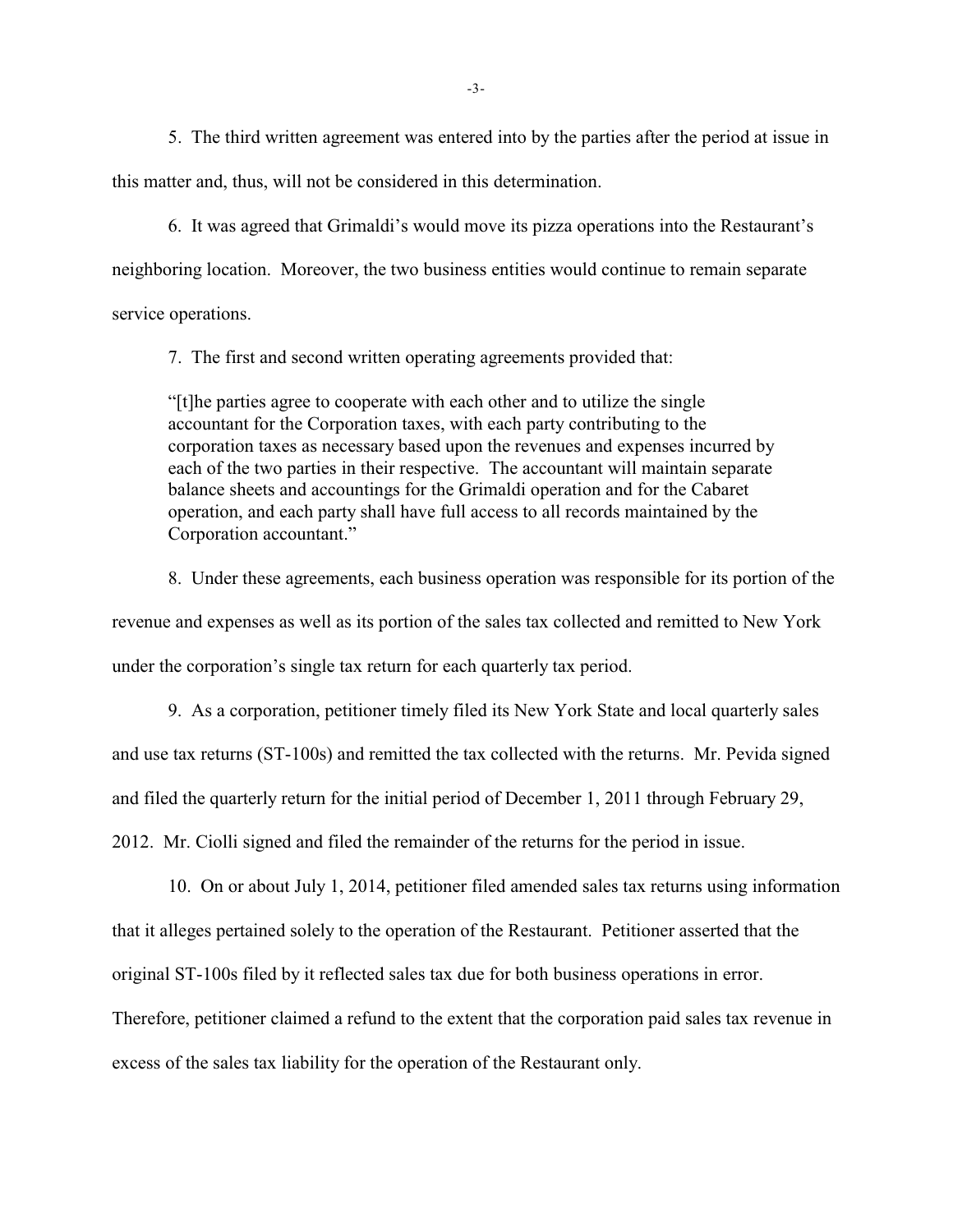11. By letter dated December 22, 2014, the Division of Taxation (Division) denied petitioner's refund claim in full. The Division stated that petitioner failed to provide any documentation that established any basis for the refund claimed.

12. Petitioner thereafter filed a request for a conciliation conference with the Bureau of Conciliation and Mediation Services to contest the refund denial by the Division. By conciliation order dated July 31, 2015, the refund denial letter was sustained. Petitioner then filed a timely petition with the Division of Tax Appeals.

13. At the hearing, petitioner presented the testimony of Mr. Pevida. His testimony discussed the difficult relationship he experienced with Mr. Ciolli. Petitioner did not submit any documentation regarding sales during the periods for which a refund was claimed. Neither Mr. Ciolli nor Mr. Tao appeared at the hearing.

14. The Division submitted 15 proposed findings of fact pursuant to section 3000.15 (d) (6) of the Rules of Practice and Procedure of the Tax Appeals Tribunal to the Administrative Law Judge. All of the proposed findings of fact were accepted and incorporated into the Administrative Law Judge's findings of fact, except for proposed finding of fact 7, which was deemed irrelevant.

# *THE DETERMINATION OF THE ADMINISTRATIVE LAW JUDGE*

The Administrative Law Judge began her determination by citing the section of the Tax Law that provides for the imposition of sales tax on certain food and beverage transactions. She noted that in this case, it was undisputed that petitioner operated two separate businesses and collected sales tax on its food and beverage sales, which it remitted when it filed its quarterly tax returns.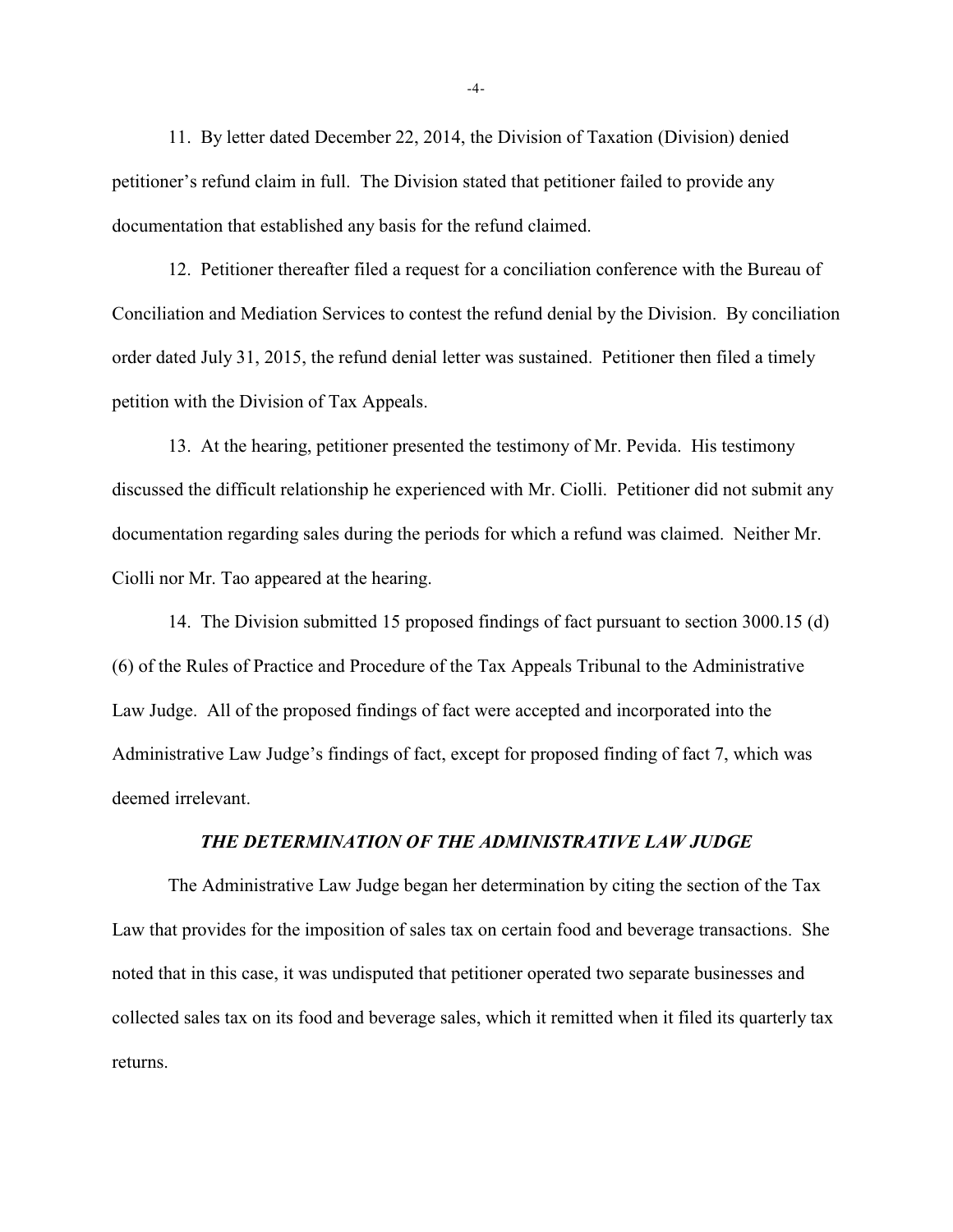Next, the Administrative Law Judge considered petitioner's argument that Restaurant paid more than its ratable share of petitioner's tax liability and thus is entitled to a refund. The Administrative Law Judge observed that Tax Law  $\S 1139$  provides for a refund or credit of sales tax erroneously, illegally or unconstitutionally collected or paid. However, the Administrative Law Judge found that petitioner chose to form a corporation of the two business operations, Restaurant and Grimaldi's. Petitioner's choice to file its sales tax returns and remit collected sales tax under one vendor identification number did not amount to an illegal or erroneous payment of sales tax so much as an intra-corporate disagreement regarding contributions by petitioner's shareholders to petitioner's sales tax obligations, according to the Administrative Law Judge. The Administrative Law Judge observed that although Mr. Pevida attempted to disavow the corporate agreement, Restaurant was not the taxpayer in this matter. Thus, the Administrative Law Judge deemed petitioner's argument to be without merit.

The Administrative Law Judge concluded that because petitioner properly collected and remitted sales tax to the Division, it was not entitled to a refund and thus denied its petition.

### *ARGUMENTS ON EXCEPTION*

Petitioner argues that the Division's refusal to grant its refund claim amounts to a reassignment of income to petitioner that should be attributed to Grimaldi's. In short, petitioner argues that nothing short of surrendering control of Grimaldi's to petitioner would be sufficient to affect a valid assignment of income from Grimaldi's to petitioner and thus result in petitioner's liability for Grimaldi's taxable sales. As an alternative argument, petitioner claims that Grimaldi's use of petitioner's certificate of authority was impermissible under the Tax Law, as certificates of authority cannot be transferred or assigned, and thus petitioner cannot be held liable for Grimaldi's sales tax liabilities.

-5-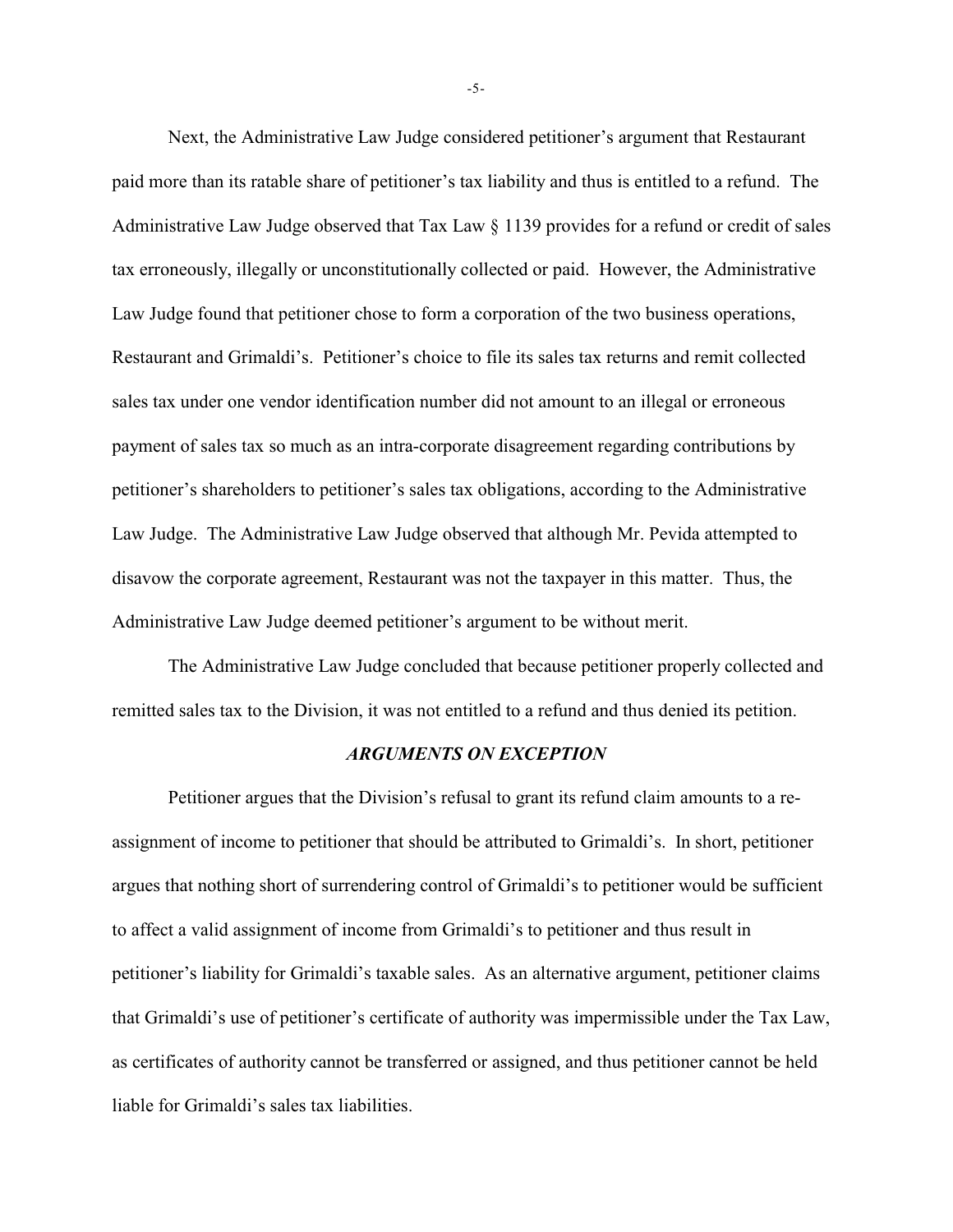The Division argues that petitioner failed to provide records supporting the sales tax reporting position taken on the amended sales tax returns for the period at issue. The Division also states that petitioner has failed to comply with Tax Law  $\S$  1139, which requires that a taxpayer claiming a refund of sales tax show that it had repaid the sales tax to the customer. Finally, the Division argues that providing the refund claimed in this matter would amount to an illegal use of the sales tax trust money to pay business creditors.

#### *OPINION*

For the reasons outlined below, we affirm the determination of the Administrative Law Judge.

Tax Law § 1105 provides for the imposition of sales tax on certain categories of food and beverage transactions, including food and beverage sales in restaurants (Tax Law § 1105 [d]). Tax Law § 1139 provides for a refund or credit of any tax, penalty or interest erroneously, illegally or unconstitutionally collected or paid. One requirement for a refund or credit of sales tax under that section is that, where sales tax has been collected from its customers, the taxpayer must show that it had repaid such customers the sales tax for which it claims a refund (Tax Law § 1139 [a]; *see also Matter of Stamford Subaru, LLC*, Tax Appeals Tribunal, November 23, 2016; *Matter of Saltzman v New York State Tax Commn.*, 101 AD2d 910 [3d Dept 1984]). There is a presumption that the transactions listed in Tax Law § 1105 (d) are subject to sales tax and thus the taxpayer bears the burden of proof in showing its entitlement to a refund (*see* Tax Law  $\S 1132$  [c] [1]).

Our review of the record demonstrates that petitioner was, during the periods here at issue, a singular corporate entity that included three shareholders, including Mssrs. Ciolli and Pevida, as relevant to petitioner's refund claim. There is no dispute that petitioner collected and

-6-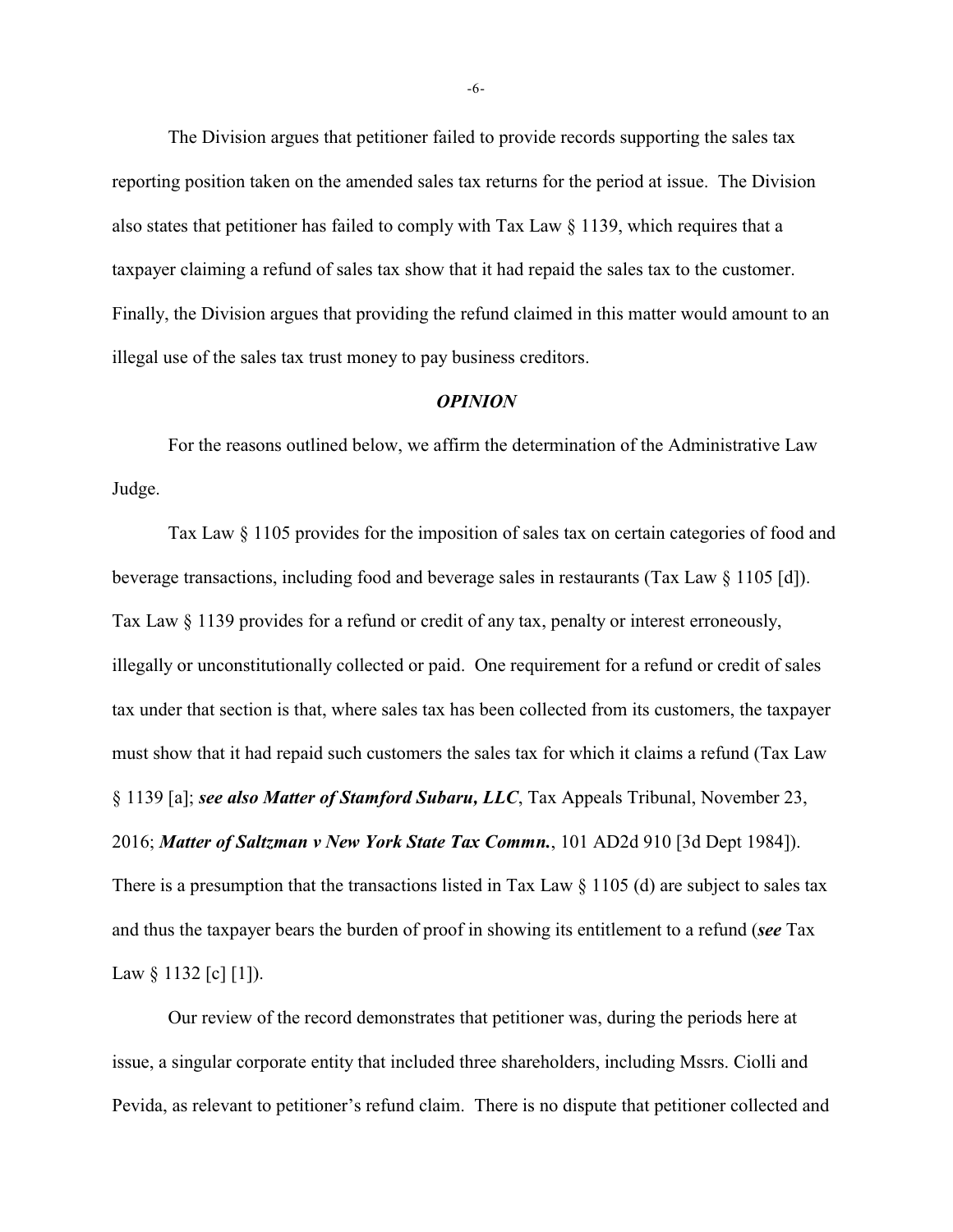remitted sales tax on its taxable sales to the Division. However, petitioner made no showing that the sales tax for which it seeks a refund was erroneously or illegally collected or paid or that it had repaid the sales tax it had collected from its customers. Indeed, petitioner offered no documents in support of its refund claim other than its amended sales tax returns. Because petitioner failed to show that it complied with these threshold requirements for a refund of sales tax, we affirm the determination of the Administrative Law Judge and sustain the Division's denial of petitioner's refund claim.

By the petition in this matter, it appears that Mr. Pevida is essentially requesting that the Division of Tax Appeals and this Tribunal resolve an intra-corporate dispute between shareholders as to who is ultimately liable for the sales tax due on petitioner's taxable sales. We are precluded from intervening in such a dispute, as the jurisdiction of this Tribunal concerns resolving controversies between taxpayers and the Division of Taxation (*see* Tax Law § 2000). This is not the proper forum for resolving disputes among taxpayers.

Accordingly, it is ORDERED, ADJUDGED and DECREED that:

1. The exception of Front Street Restaurant Corp is denied;

2. The determination of the Administrative Law Judge is affirmed;

3. The petition of Front Street Restaurant Corp. is denied; and

4. The refund denial dated December 22, 2014 is sustained.

-7-